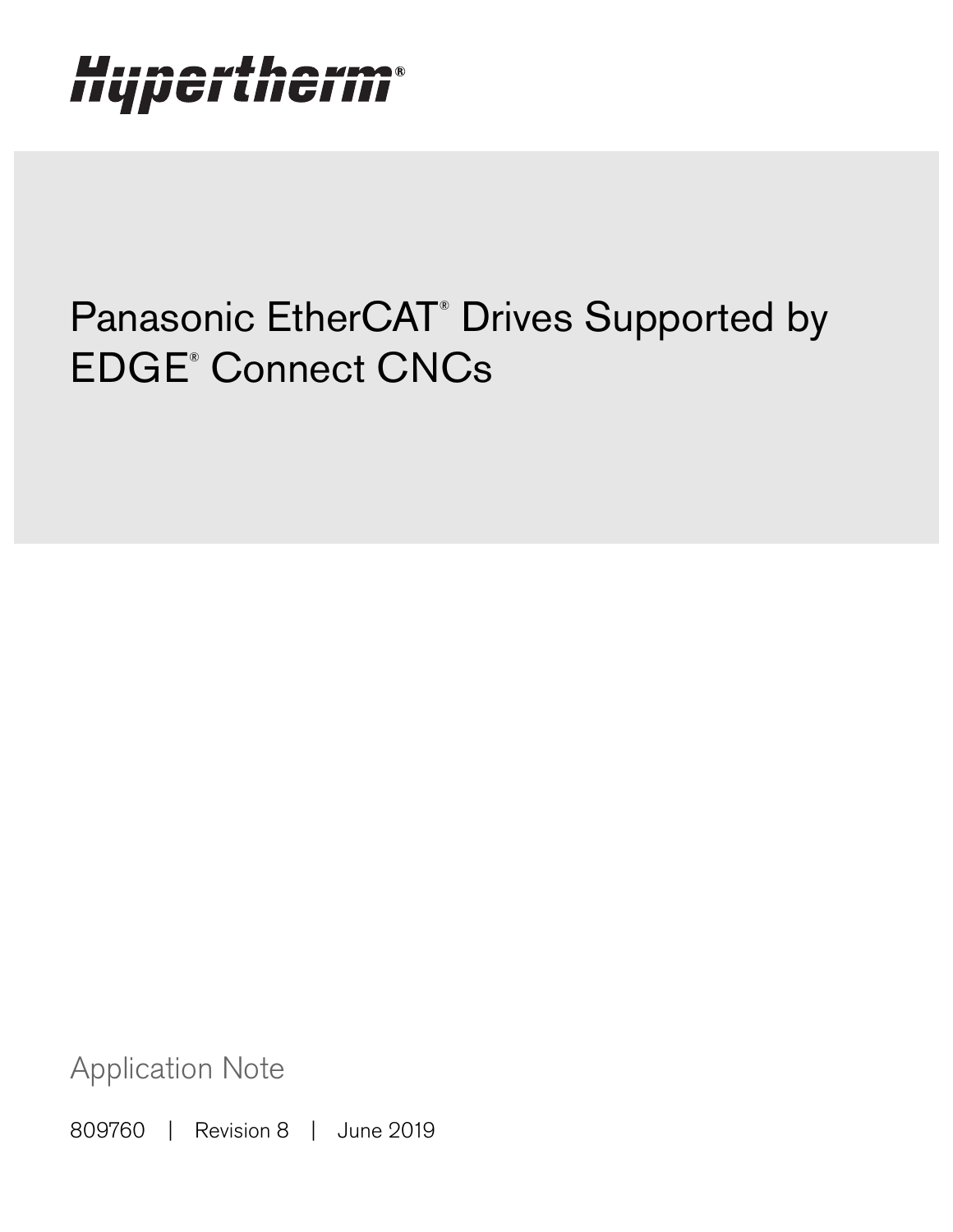#### Hypertherm, Inc.

Etna Road, P.O. Box 5010 Hanover, NH 03755 USA 603-643-3441 Tel (Main Office) 603-643-5352 Fax (All Departments) info@hypertherm.com (Main Office Email)

800-643-9878 Tel (Technical Service) technical.service@hypertherm.com (Technical Service Email) 800-737-2978 Tel (Customer Service)

customer.service@hypertherm.com (Customer Service Email)

866-643-7711 Tel (Return Materials Authorization) 877-371-2876 Fax (Return Materials Authorization) return.materials@hypertherm.com (RMA email)

#### Hypertherm México, S.A. de C.V.

Avenida Toluca No. 444, Anexo 1, Colonia Olivar de los Padres Delegación Álvaro Obregón México, D.F. C.P. 01780 52 55 5681 8109 Tel 52 55 5683 2127 Fax Soporte.Tecnico@hypertherm.com (Technical Service Email)

#### Hypertherm Plasmatechnik GmbH

Sophie-Scholl-Platz 5 63452 Hanau **Germany** 00 800 33 24 97 37 Tel 00 800 49 73 73 29 Fax

### 31 (0) 165 596900 Tel (Technical Service)

00 800 4973 7843 Tel (Technical Service) technicalservice.emea@hypertherm.com (Technical Service Email)

#### Hypertherm (Singapore) Pte Ltd.

82 Genting Lane Media Centre Annexe Block #A01-01 Singapore 349567, Republic of Singapore 65 6841 2489 Tel 65 6841 2490 Fax Marketing.asia@hypertherm.com (Marketing Email) TechSupportAPAC@hypertherm.com (Technical Service Email)

#### Hypertherm Japan Ltd.

Level 9, Edobori Center Building 2-1-1 Edobori, Nishi-ku Osaka 550-0002 Japan 81 6 6225 1183 Tel 81 6 6225 1184 Fax HTJapan.info@hypertherm.com (Main Office Email) TechSupportAPAC@hypertherm.com (Technical Service Email)

#### Hypertherm Europe B.V.

Vaartveld 9, 4704 SE Roosendaal, Nederland 31 165 596907 Tel 31 165 596901 Fax 31 165 596908 Tel (Marketing) 31 (0) 165 596900 Tel (Technical Service) 00 800 4973 7843 Tel (Technical Service)

technicalservice.emea@hypertherm.com (Technical Service Email)

#### Hypertherm (Shanghai) Trading Co., Ltd.

B301, 495 ShangZhong Road Shanghai, 200231 PR China 86-21-80231122 Tel 86-21-80231120 Fax

86-21-80231128 Tel (Technical Service) techsupport.china@hypertherm.com (Technical Service Email)

#### South America & Central America: Hypertherm Brasil Ltda.

Rua Bras Cubas, 231 – Jardim Maia Guarulhos, SP – Brasil CEP 07115-030 55 11 2409 2636 Tel tecnico.sa@hypertherm.com (Technical Service Email)

#### Hypertherm Korea Branch

#3904. APEC-ro 17. Heaundae-gu. Busan. Korea 48060 82 (0)51 747 0358 Tel 82 (0)51 701 0358 Fax Marketing.korea@hypertherm.com (Marketing Email) TechSupportAPAC@hypertherm.com (Technical Service Email)

#### Hypertherm Pty Limited

GPO Box 4836 Sydney NSW 2001, Australia 61 (0) 437 606 995 Tel 61 7 3219 9010 Fax au.sales@Hypertherm.com (Main Office Email) TechSupportAPAC@hypertherm.com (Technical Service Email)

### Hypertherm (India) Thermal Cutting Pvt. Ltd

A-18 / B-1 Extension, Mohan Co-Operative Industrial Estate, Mathura Road, New Delhi 110044, India 91-11-40521201/ 2/ 3 Tel 91-11 40521204 Fax HTIndia.info@hypertherm.com (Main Office Email) TechSupportAPAC@hypertherm.com (Technical Service Email)

© 2019 Hypertherm Inc. All rights reserved.

EDGE, EDGE Connect, Phoenix, and Hypertherm are trademarks of Hypertherm Inc. and may be registered in the United States and/or other countries. EtherCAT is a trademark of Beckhoff Automation. All other trademarks are the property of their respective holders.

One of Hypertherm's long-standing core values is a focus on minimizing our impact on the environment. Doing so is critical to our, and our customers', success. We are always striving to become better environmental stewards; it is a process we care deeply about.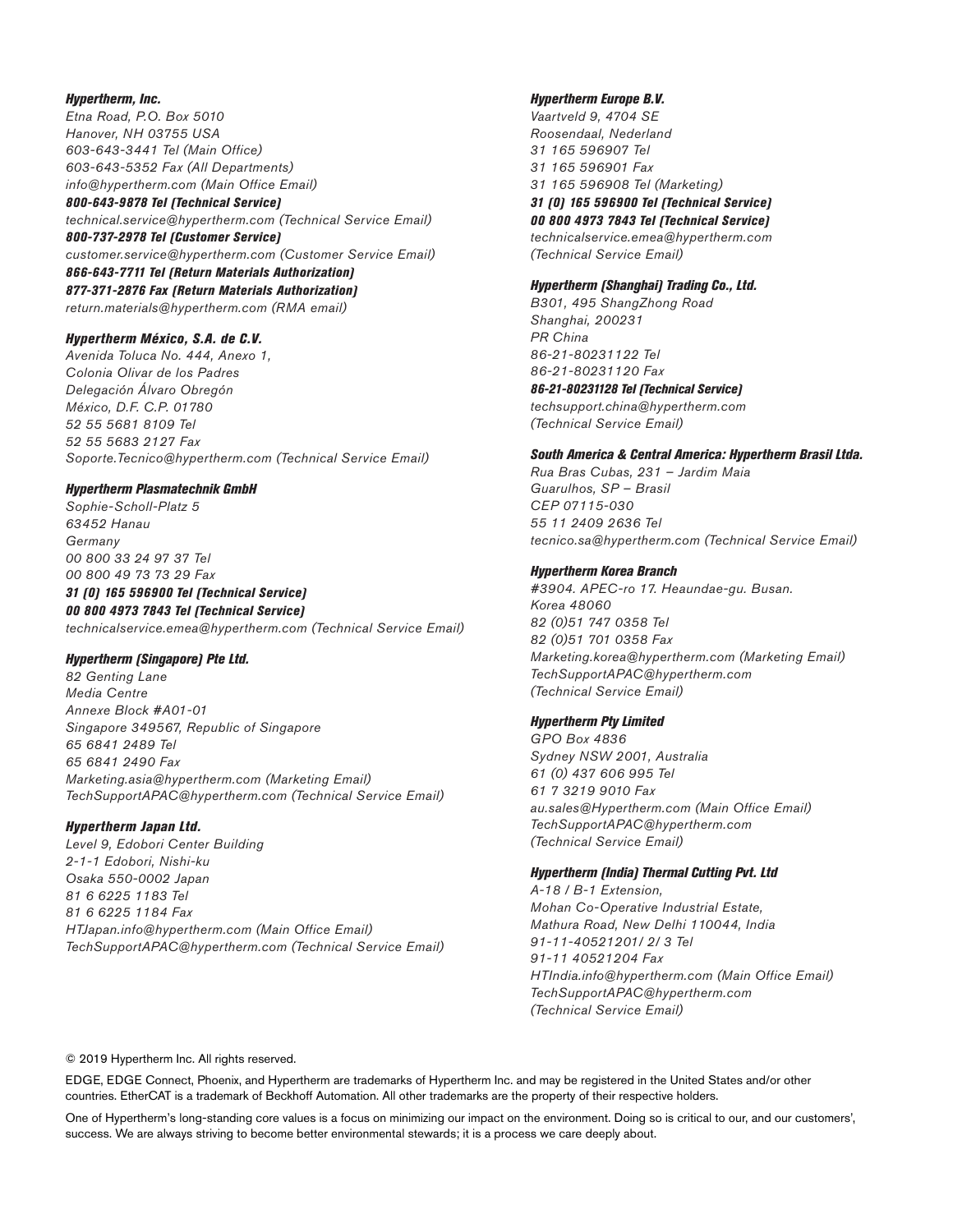### **Introduction**

The following information is provided to Hypertherm channel partners for reference only, to help you select and configure an EtherCAT drive that is supported by EDGE Connect CNCs.

> **NOTE:** Work in partnership with your drive manufacturer to select and configure the drives for your cutting system. Refer to your drive manufacturer's drive documentation for technical information about the drives.

When possible, the following information is provided to support integration of the drives with the cutting system and the CNC.

- Drive model supported
- Firmware revision supported
- Example drive amplifier file
- Setup and parameter notes

Setup files and parameters provided by Hypertherm can be used for the initial machine setup. We expect these files and parameters to be modified by the installer for the specific cutting system configuration and desired performance.

### **Supported Panasonic drive**

| <b>Series</b> | <b>Models</b>                                                                                                                                                                                   | <b>Firmware</b> | <b>Notes</b>                                                 |
|---------------|-------------------------------------------------------------------------------------------------------------------------------------------------------------------------------------------------|-----------------|--------------------------------------------------------------|
| Minas-A5B     | See the Supported<br>٠<br>A5B drives listed<br>alphabetically table<br>for a list of<br>supported drives.                                                                                       | 1.01<br>٠       | 5 digital inputs and 1 Digital Output<br>٠<br>are supported. |
| Minas-A6B     | MADLN01BE<br>MADLN11BE<br>MADLN05BE<br>MADLN15BE<br>MBDLN21BE<br>MBDLN25BE<br>MCDLN31BE<br>MCDLN35BE<br>MDDLN45BE<br>MDDLN55BE<br>MEDLN83BE<br>MEDLN93BE<br>MFDLNA3BE<br>MFDLNB3BE<br>MADLT15BF | 1.01            | 5 Digital Inputs and 1 Digital Output<br>are supported       |

**NOTE:** Make sure to follow the guidelines and instructions provided by the drive manufacturer.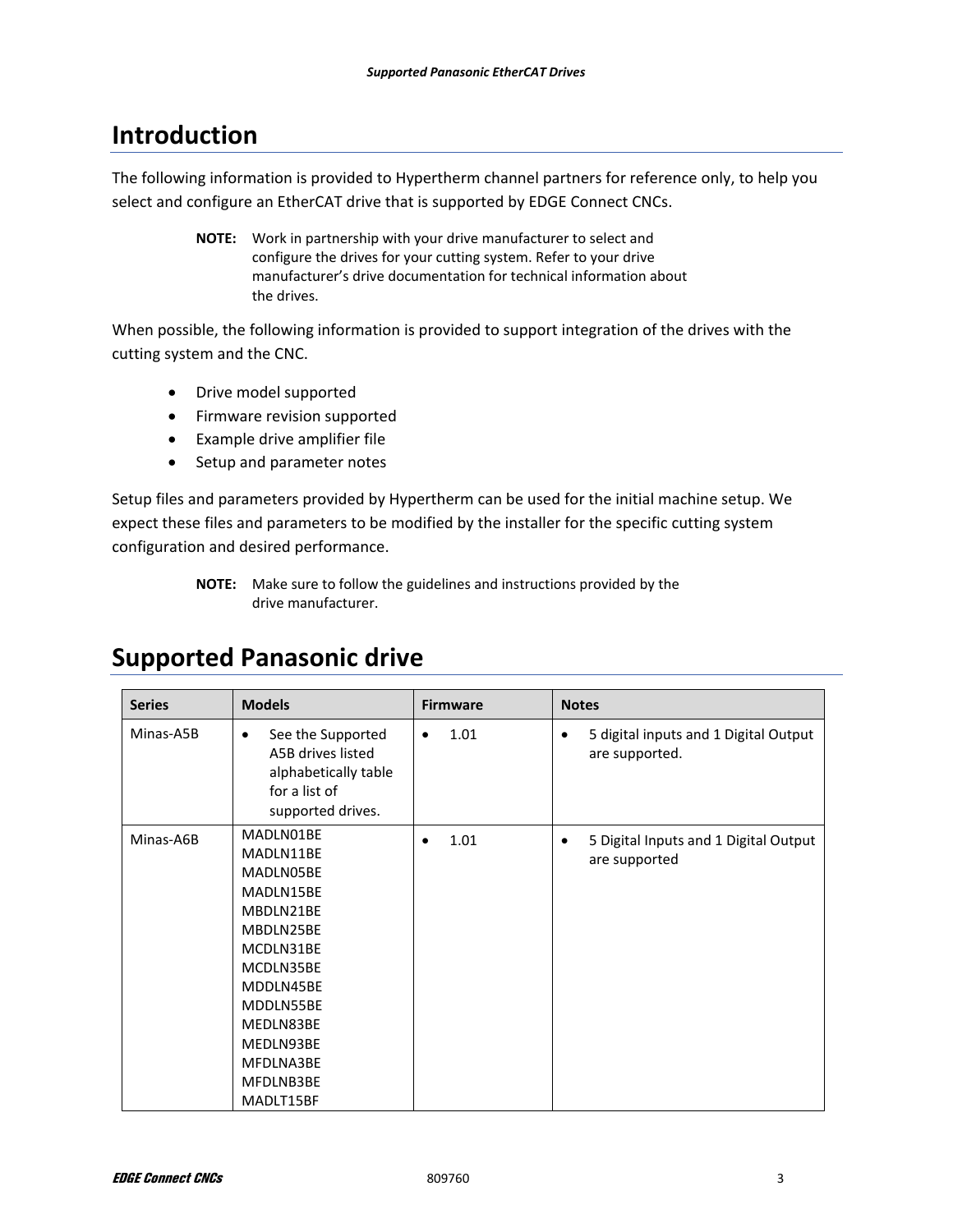### **Supported A5B drives listed alphabetically**

| MADHT1105B01 | MBDHT2110BA1 | MDDHT2412B91 | MEDHT7364B91 | MGDHTB4A2B01 |
|--------------|--------------|--------------|--------------|--------------|
| MADHT1105B91 | MBDHT2110BL1 | MDDHT2412BA1 | MEDHT7364BA1 | MGDHTB4A2B91 |
| MADHT1105BA1 | MBDHT2510B01 | MDDHT2412BL1 | MEDHT7364BL1 | MGDHTB4A2BA1 |
| MADHT1105BD1 | MBDHT2510B91 | MDDHT3420B01 | MFDHT5440B01 | MGDHTB4A2BL1 |
| MADHT1105BL1 | MBDHT2510BA1 | MDDHT3420B91 | MFDHT5440B91 | MGDHTC3B4B01 |
| MADHT1107B01 | MBDHT2510BL1 | MDDHT3420BA1 | MFDHT5440BA1 | MGDHTC3B4B91 |
| MADHT1107B91 | MCDHT3120B01 | MDDHT3420BL1 | MFDHT5440BL1 | MGDHTC3B4BA1 |
| MADHT1107BA1 | MCDHT3120B91 | MDDHT3530B01 | MFDHTA390B01 | MGDHTC3B4BL1 |
| MADHT1107BL1 | MCDHT3120BA1 | MDDHT3530B91 | MFDHTA390B91 | MHDHTB4A2B01 |
| MADHT1505B01 | MCDHT3120BL1 | MDDHT3530BA1 | MFDHTA390BA1 | MHDHTB4A2B91 |
| MADHT1505B91 | MCDHT3520B01 | MDDHT3530BL1 | MFDHTA390BL1 | MHDHTB4A2BA1 |
| MADHT1505BA1 | MCDHT3520B91 | MDDHT5540B91 | MFDHTA464B01 | MHDHTB4A2BL1 |
| MADHT1505BL1 | MCDHT3520BA1 | MDDHT5540BA1 | MFDHTA464B91 | MHDHTC3B4B01 |
| MADHT1507B01 | MCDHT3520BL1 | MDDHT5540BL1 | MFDHTA464BA1 | MHDHTC3B4B91 |
| MADHT1507B91 | MDDHT2407B01 | MEDHT4430B01 | MFDHTA464BL1 | MHDHTC3B4BL1 |
| MADHT1507BA1 | MDDHT2407B91 | MEDHT4430B91 | MFDHTB3A2B01 |              |
| MADHT1507BL1 | MDDHT2407BA1 | MEDHT4430BA1 | MFDHTB3A2B91 |              |
| MBDHT2110B01 | MDDHT2407BL1 | MEDHT4430BL1 | MFDHTB3A2BA1 |              |
| MBDHT2110B91 | MDDHT2412B01 | MEDHT7364B01 | MFDHTB3A2BL1 |              |

**NOTE:**

- To check a drive's firmware version, use the PANATERM drive software provided by Panasonic.
- Mixing different brands of drives in one system is not supported.
- All drives must support and be configured for a 1 ms update rate.
- The need for additional I/O depends on the total number of I/O and the I/O style required. For a list of supported I/O modules, see the *EtherCAT® Drives and I/O Modules Supported by EDGE® Connect CNCs* Application Note (809660).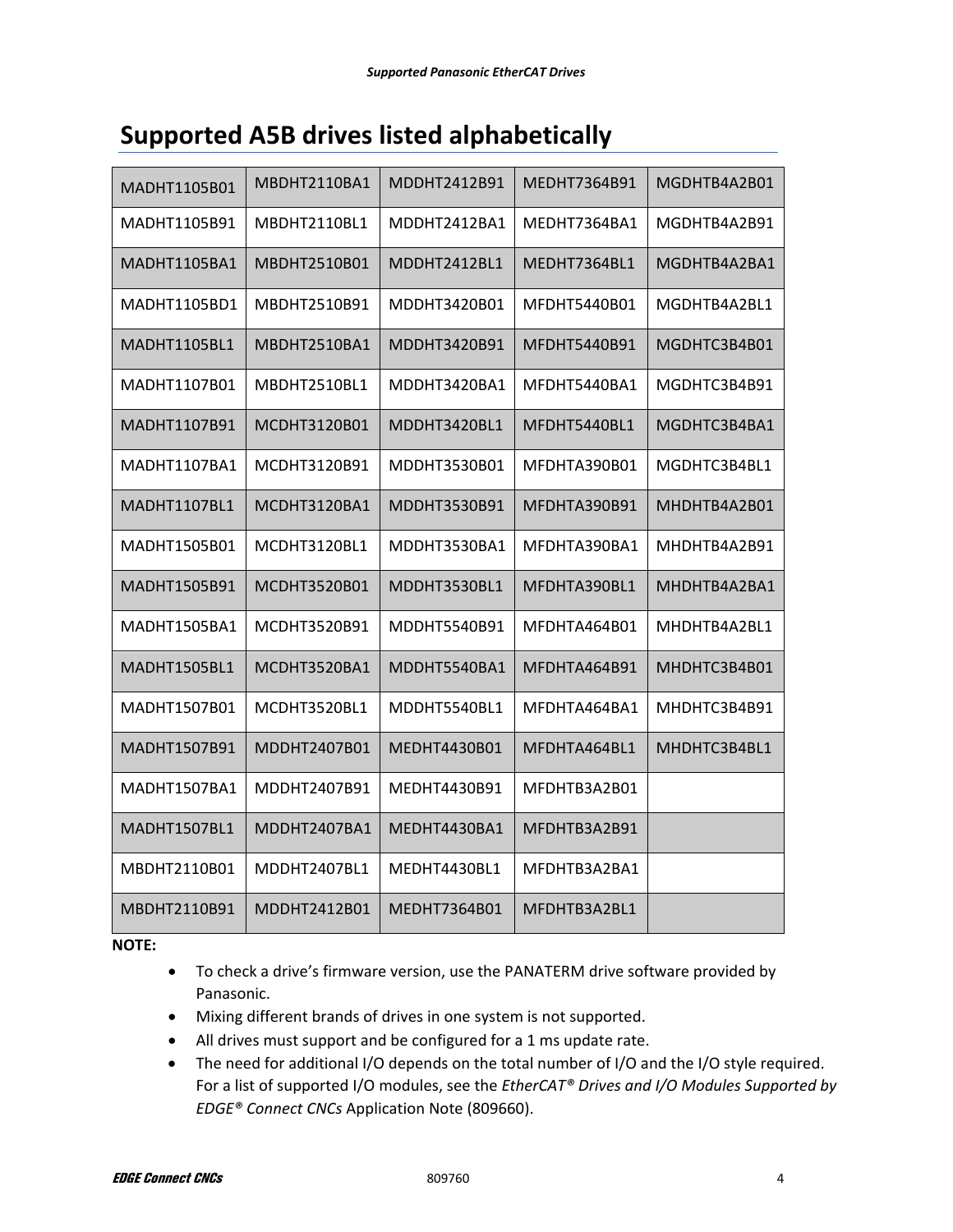### **Setup and parameters**

From a high level, the process of setting up your drives is as follows.

- 1. Install the firmware using the drive software.
- 2. Set up the drive parameters per the drive manufacturer's instructions.
- 3. Make sure the drives are communicating on the network.

In addition to this application note, also refer to the following sections of the *EDGE® Connect Installation and Setup Manual* (809340).

- Section 3: *Machine stop strategies and table hardware*, for information about:
	- o How the CNC enables and disables the drives, and stops motion
	- o Drive enable signals
	- o Drive Enable output and Drive Disabled input
	- o Overtravel limits
	- o Safety circuit
- Section 5: *Machine Axes*, for information about:
	- o Axis orientation and positive motion
	- o Axis assignment and setup
- Section 7: *I/O – Inputs and Outputs*, for information about:
	- o How Phoenix® assigns I/O
	- o Digital I/O and assignment
	- o Analog I/O and assignment

**NOTE:**

- Make sure you can remove power, including control (logic) power, from all drives. Refer to your drive manufacturer's drive documentation for more information.
- All drives must be set up as linear axes.
- All drives must support and be configured for a 1 ms update rate.

### **Drive inputs**

Phoenix maps 5 digital inputs and 1 digital output.

| <b>Digital inputs</b> | <b>Description</b> |  |  |
|-----------------------|--------------------|--|--|
| DIN <sub>1</sub>      | SI-MON 1/EXT1      |  |  |
| DIN <sub>2</sub>      | SI-MON 2/EXT2      |  |  |
| DIN <sub>3</sub>      | SI-MON 3           |  |  |
| DIN4                  | SI-MON 4           |  |  |
| DIN <sub>5</sub>      | SI-MON 5           |  |  |

**NOTE:** To use Panasonic digital I/O, set it for general purpose use.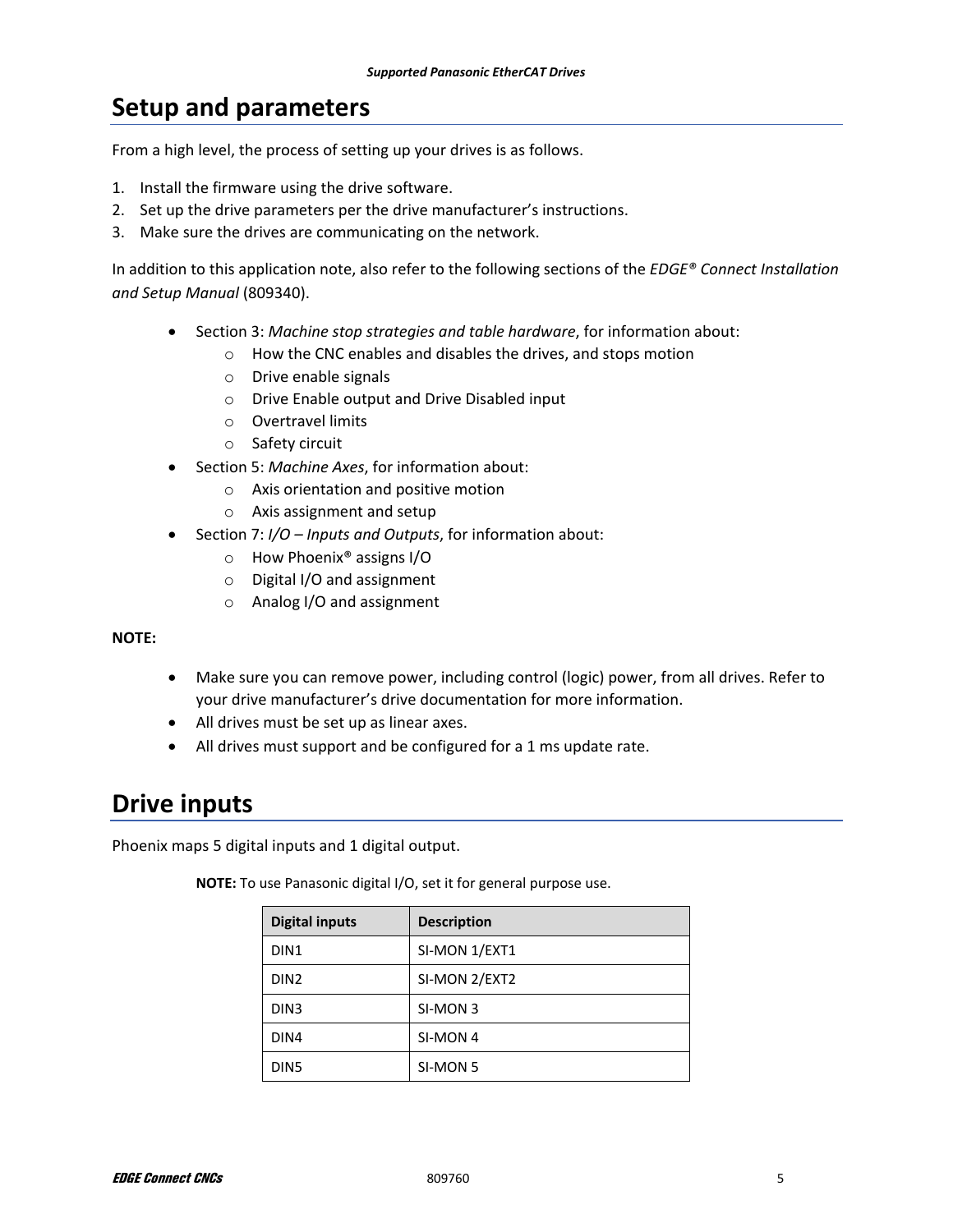### **Drive outputs**

| Digital outputs | <b>Description</b> |
|-----------------|--------------------|
| DOUT 1          | SO2/EX-OUT1        |

### **Additional information about parameters**

**NOTE:** Phoenix does not support the EU numbering format of using decimal points (periods) as numerical separators. Using decimal points as numerical separators will result in incorrect settings. Example:

Correct - 200,000.00 = Two hundred thousand Incorrect - 200.000,00 = Two hundred

The following information is about parameters that may need to be modified for some user's configurations. Please review the drive's user manual for details on these settings.

### **Motor Direction/Encoder Polarity**

- To reverse motor direction, you can use Panaterm to edit the EtherCat object and save it to EEPROM.
	- $\circ$  Set object 0x607E = 0x0 for normal direction and 0x607E = 0xE0 for reverse direction

### **THC setup**

- During IHS the drive amplifier may get an error 27.4 **Position deviation excess setup.** To suppress this error change 0x3722, Bit5 = 1. If the original value was 0 then writing 0x20 to the object will set Bit5.
- A starting point for the Sensor THC using a MHMF022L1V2M motor with an A6 amplifier.
	- o THC settings Servo error tolerance = 0.150
	- $\circ$  Stall force = 0.010
	- o Encoder counts/inch = 1331691(for 262144 counts/rev)
	- o 5% torque limit for IHS, 50 mg, 150 ipm, 50 ipm, 5 ipm

### **Output Bit Mask**

• In addition to assigning the output to pins 25 and 26 on the drive amplifier, the EtherCAT object 0x60FE:2 = 0x10000 must be set for the output to function properly from the Edge Connect.

### **Absolute Encoder Configuration**

• When using an absolute encoder, it must be configured to ignore the multi-turn over counter. To understand how this effects homing for the Edge Connect, see the application note Absolute Positioning for Homing (809870) in the Hypertherm Document Library at [www.hypertherm.com/docs.](file://htserver/TechPubs/Technical%20Writing/Source/Application%20Notes/809760_Panasonic%20EtherCAT%20Supported%20Drives/www.hypertherm.com/docs)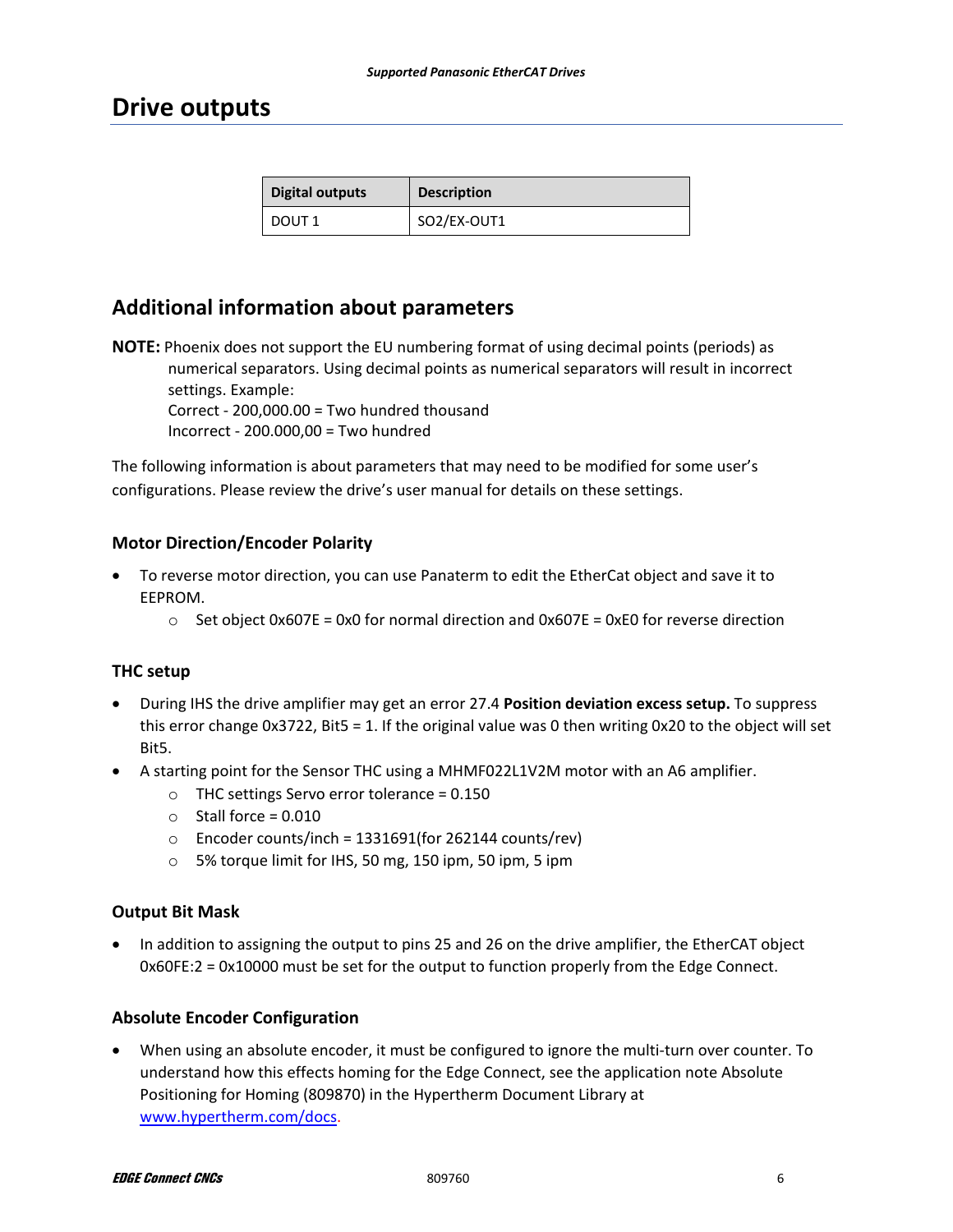- Drive Parameter P0.15 must be set to 2
- Drive Parameter P0.15 must be set to 1 to set encoders to incremental mode

### **Set I/O behavior for when EtherCAT communication is lost**

- Use the Panaterm software to set the following parameter to make the I/O default to off or stay in the current state when EtherCAT communication is lost to the drives. To set the I/O to turn off when communication is lost:
	- $\circ$  Set bit number 0 to a value of 1 for Class 7, Number 24 (Communication function extended setup 3)

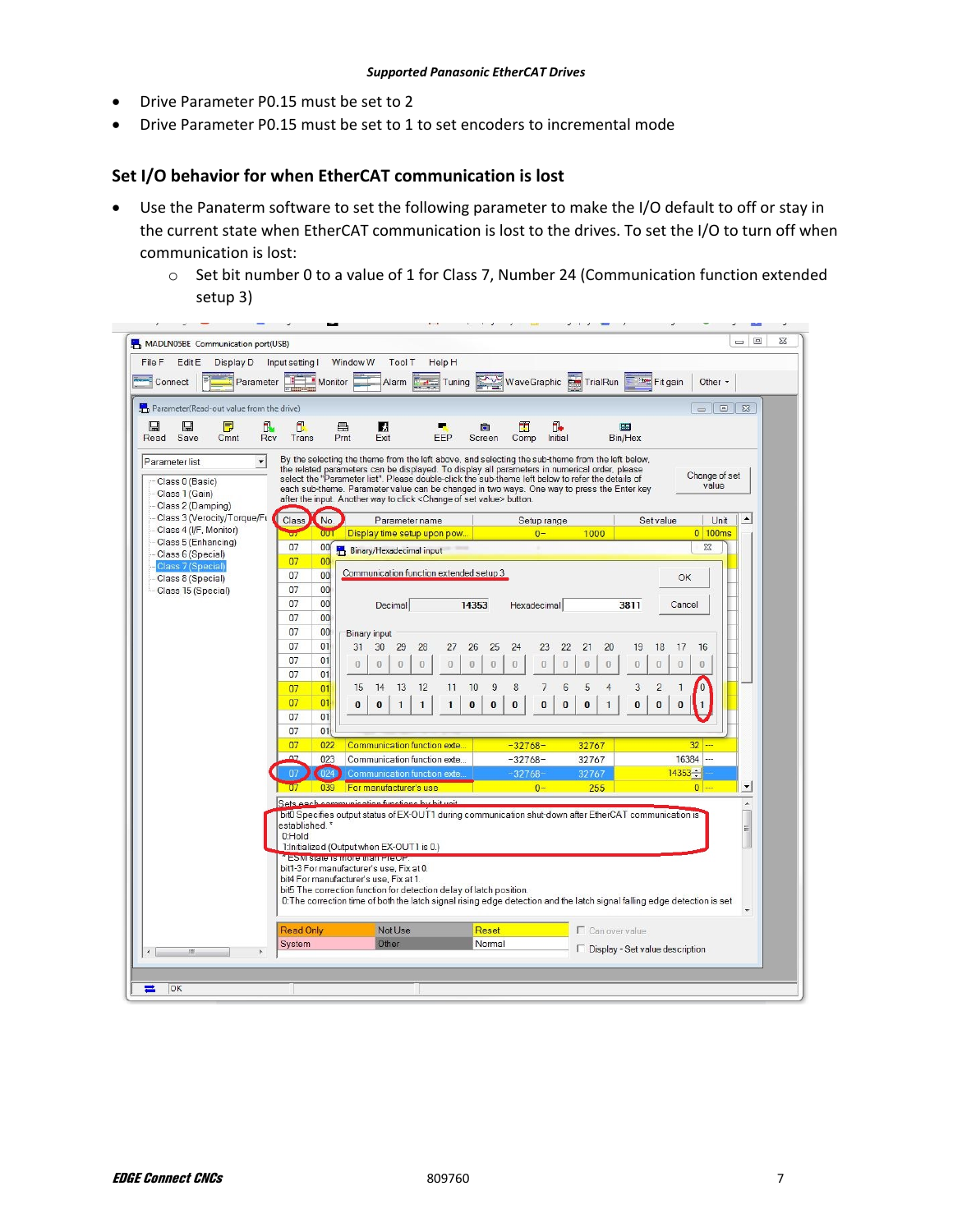### **Supported encoder counts**

The Minas-A5B series drives support 1.048.576 encoder counts per revolution – metric (1,048,576 encoder counts per revolution – English). The CNC's maximum encoder input rate is 32.767 counts per millisecond – metric (32,767 counts per millisecond – English). The drive's encoder scaling parameter needs to be adjusted so that the CNC's maximum encoder input rate is not exceeded at the table's designed maximum speed. (Refer to *Maximum machine speed per minute* below for more information.)

In the Panasonic PANATERM software, use the Object Editor to set the 0x6091 Motor Revolutions object to 0x000004. Then save to EEPROM.

| Parameter                  | Value                                                                                             |  |  |
|----------------------------|---------------------------------------------------------------------------------------------------|--|--|
| 0x6091:1 Motor Revolutions | 0x000004                                                                                          |  |  |
| 0x6092:1 Feed              | Set to the value to 0x100000<br>if you want to have 262144<br>counts/revolution over ECAT         |  |  |
|                            | Note: For absolute encoders you<br>may want to use largest possible<br>number based on table size |  |  |

With this parameter set to 4 the encoder counts per revolution will be 262.144 – metric

(262,144 – English). Use this value to calculate encoder counts per mm (inch) and maximum machine speed.

### **Encoder counts per mm (inch)**

### **Linear axis example – metric:**

In this example the linear axis has the following machine characteristics.

| Gear box ratio: 5:1 |                                             |
|---------------------|---------------------------------------------|
|                     | Lead screw pitch: $\vert$ 150 mm/revolution |

Use these values with the following formula to calculate encoder counts per mm, as shown.

| 262.144<br>encoder counts | motor revolutions | pinion revolution | 8.738.13                 |
|---------------------------|-------------------|-------------------|--------------------------|
| motor revolution          | pinion revolution | 150 mm<br>(pitch) | encoder counts<br>per mm |